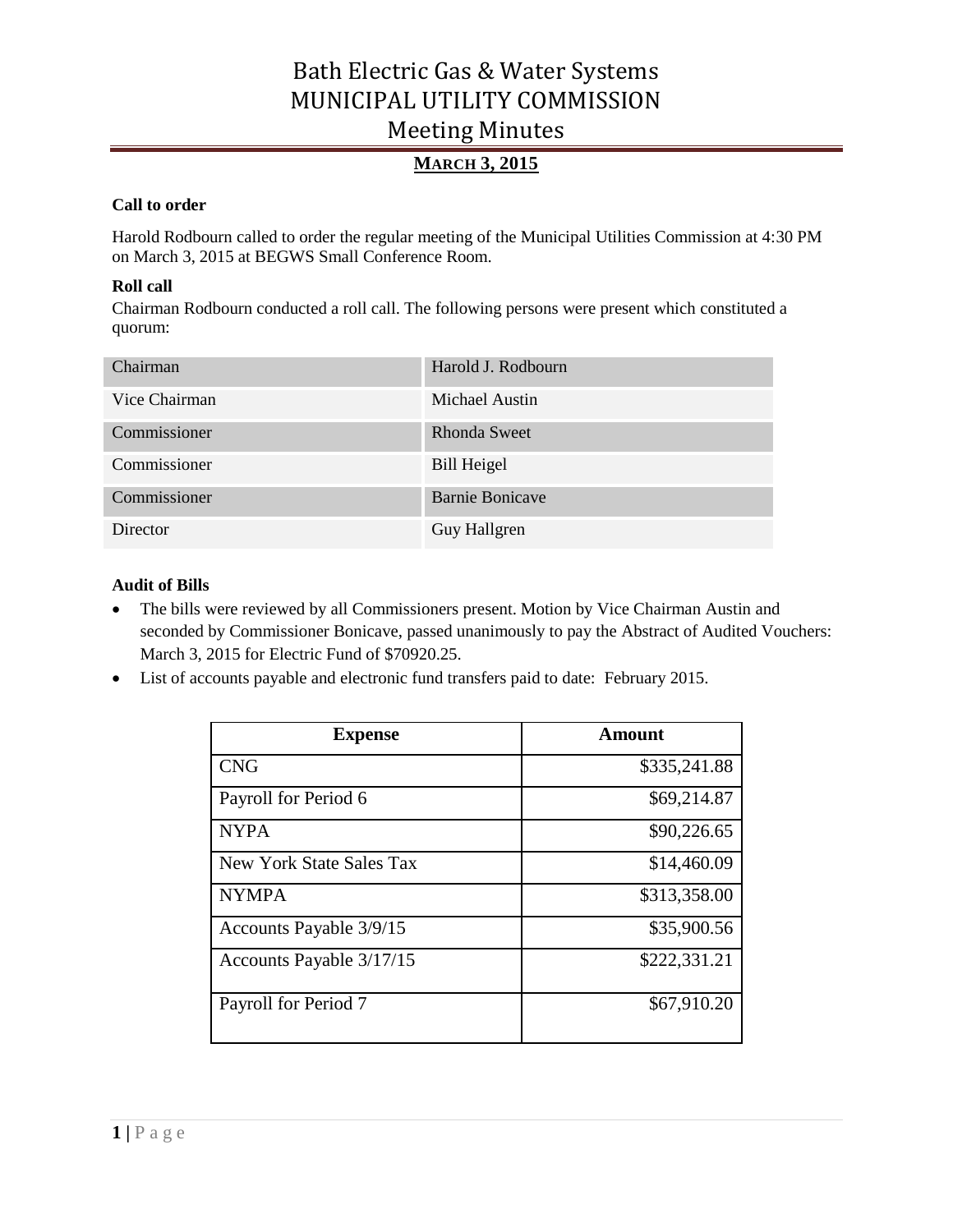# **MARCH 3, 2015**

### **Approval of minutes from last meeting**

Motion by Commisioner Sweet and seconded by Vice Chairman Austin to accept as read for February 2015. Passed unanimously.

# **Petitions and Communications**

## **Supervisors Reports**

## **Accounting/Commercial Office/Meter Reading**

- During the month BEGWS accounting staff completed and filed the Calendar Year 2014 Annual Report of Natural & Supplemental Gas Supply & Disposition for the Energy Information Administration.
- During the month of February the Accounting Staff has started the budgeting process for the 2015 – 2016 budget. We have been gathering information on labor, health, dental  $\&$ vision insurance rates, workers compensation insurance rates, tax rates, pension rates, etc. Currently the portions of the budget that have been completed are the labor, health, dental, & vision insurance, and PILOT payment calculations. The remaining portions of the budget are being worked on daily and a preliminary budget should be available early in March.
- Updated the 2014-2015 projected to budget variance report.
- On February  $13<sup>th</sup>$  BEGWS has upgraded to the Edmunds version 3.2.
- During the month of February \$0 were spent on the Electric Upgrade Project.
- Two QRS cases of a customer complaint were filed and resolved with the NYS PSC during the month of February against BEGWS.
- The Commercial Office staff continues sending letters to property owners who have delinquent water, sewer, & sewer unit accounts. The letter is a last chance to pay the outstanding balances of 2014. All unpaid balances will be sent to the Town or Village to be added to the upcoming tax bill.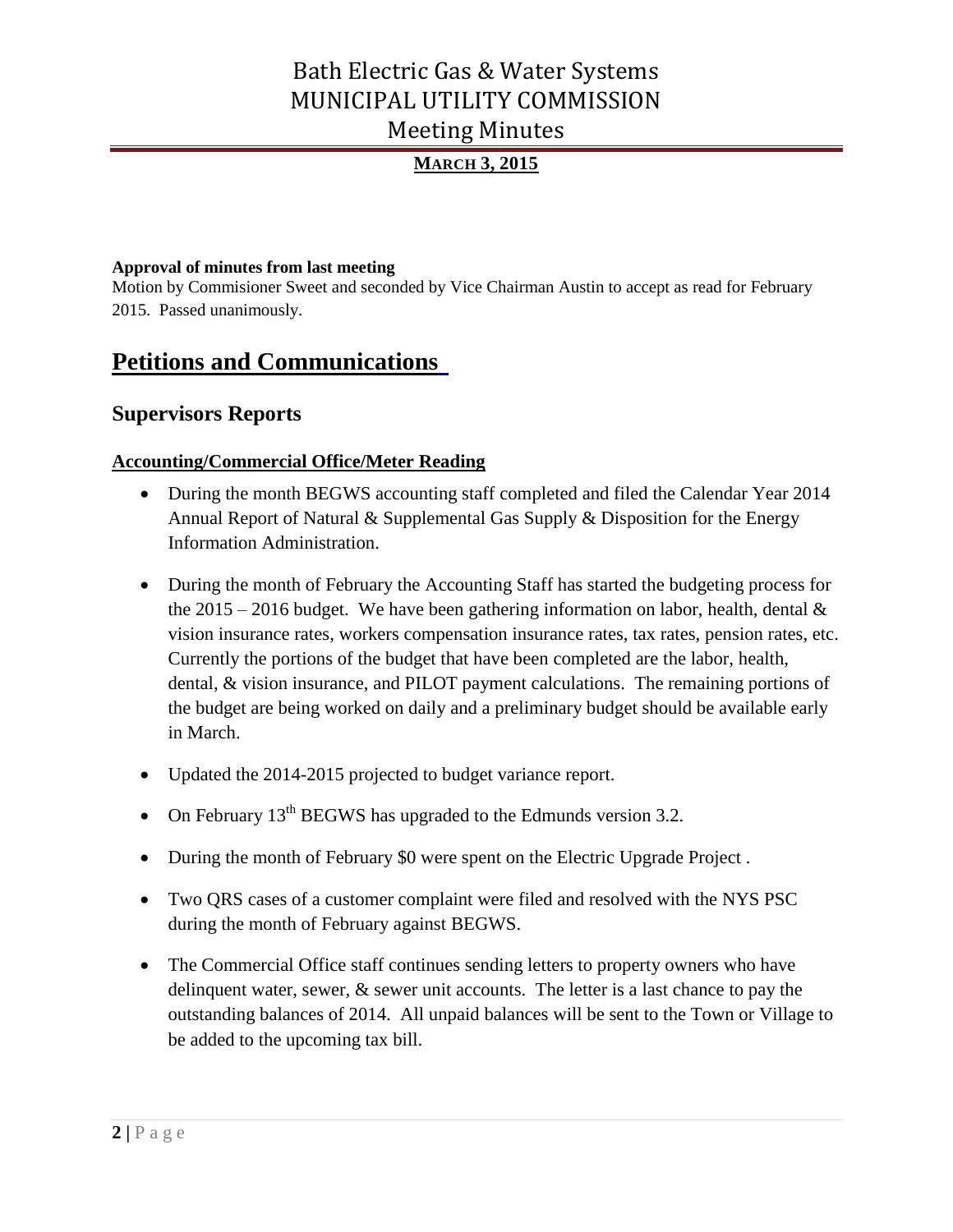## **MARCH 3, 2015**

- Currently we have 963 electric meters being read by radio. This is about 22% of our electric meter population. We currently have 247 Direct Withdrawal customers and 216 E-Bill customers.
- Month to date 6,113 meters have been read out of a possible 7,671. This is a 79.7% reading rate so far this month, with 1,410 meters still scheduled to be read. Percentage of meters not read by department are: Electric 13.7%, Gas 26.7%, & Water 27.8%. The primary reason for not getting a read is weather conditions, a lack of access to the meter and no coverage when a Meter Reader is off is another contributing factor.

Jim Housworth – Accounting Supervisor

### **Line Department**

- Work with Steuben County to assist them with repair of their parking lot lighting. There were about 30 lights in need of repair.
- Repaired several Street and Security lights
- Responded to 3 call outs.
- Continued work on Howell street for the 12 KV upgrade
- Set pole at Goodrich Auto on Worth Rd. to provide service for a new sand blasting shop
- Assisted UGLM with the thawing of frozen services. The digger truck was used to auger holes through the frost layer to access frozen water pipes. Doing this dramatically increased the speed of repair and returned the customers to service faster.
- Jeff Smalt is back to full duty as the Assistant Line Supervisor

Mark Hawk – Line Department Supervisor

### **Service Department**

- Investigated 9 gas odor complaints
- Completed public building survey
- Changed out 2 Gas Meters
- Changed out 5 Water meters due to frozen meters.
- Completed first of year gas meter test.
- Installed new gas service  $\omega$  23 Whiting due to leaking sercice.
- Installed new Regulator and relief valve @ County farm complex due to failure of old regulator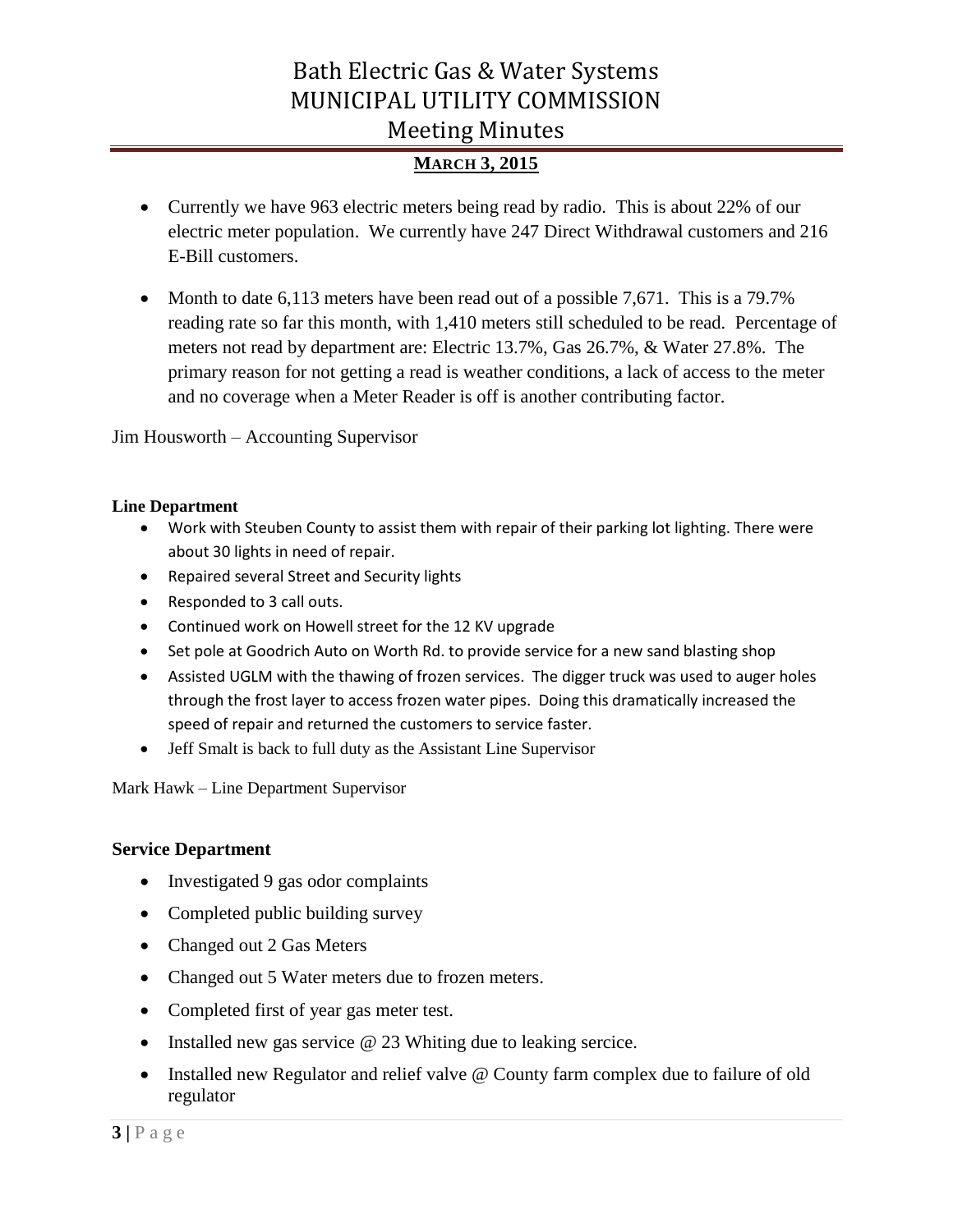## **MARCH 3, 2015**

• Repaired leaking gas service @ 5 Dogwood Street

Steve Larsen – Service Department Supervisor

### **UGLM Department**

- Frost is approaching a depth of 4'. A minimum of six services have frozen causing many hours of repair. Both Line and Service crews have assisted in excavating, thawing and repairing frozen services. Guy Hallgren released a public statement requesting customer to let their faucets drip to prevent additional frozen mains and services.
- There appears to be some additional mains broken as the system is losing water. Water tank levels are diminishing while pumping from wells is increasing. A major effort will put on to access where the system is leaking and make necessary repairs.
- It is anticipated that there will be additional main breaks when the weather warms to a point where the frost begins receding from the ground.
- Dug gas leak at Dogwood St in Lake Country Estates
- Replaced gas service main to house at 80 Geneva St
- Replaced gas service main to house at 23 Whiting St
- Unthawed four water services under the streets and parking lots
- Water: Repaired main break on Williamson Terrace (Circumference )
- Sewer: Flushed main on West Morris St (Burger Alley)
- Attended Water credit class in Hornell
- Have done many Dig Safely Requests

Dan Borhman – UGLM Dept. Supervisor

### **Waste Water Treatment Plant**

- Daily lab test & reg maintenance
- Pressed 110,000 gals of sludge for Village of Waverly
- Ice removal from sweeps, cross collector, and bar screen
- The extreme cold weather is causing operational problems. The west primary clarifier chains have snapped making the flights inoperable. The aerobic digesters are freezing over. Continuous ice removal is required at the bar screen operation.

Royce Hoad – WWTP Supervisor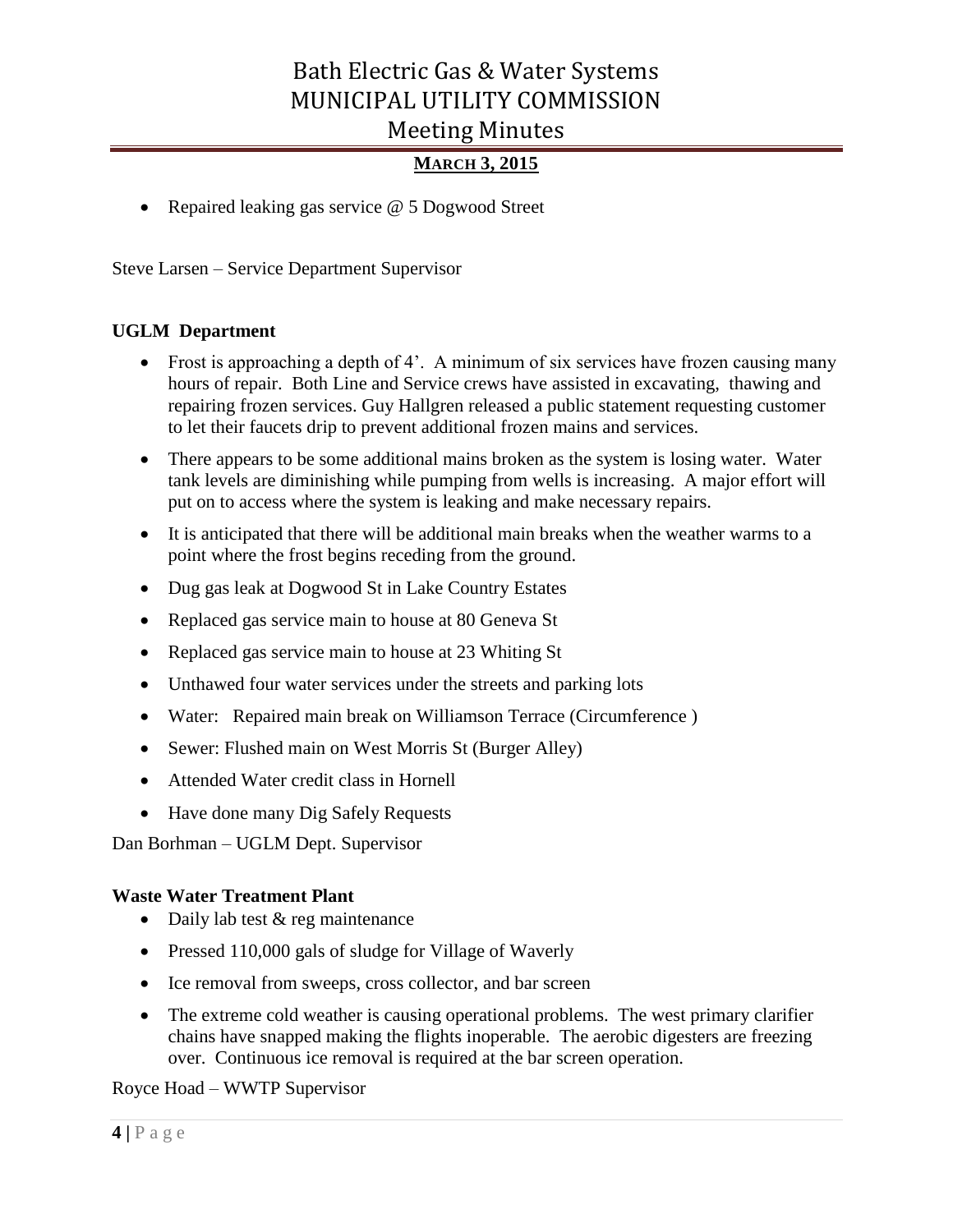# **MARCH 3, 2015**

## **SUNY Best Presentation**

Director Hallgren made presentation to SUNY Best at Binghamton University on February 5<sup>th</sup> at 10am. The presentation covered BEGWS plans for deploying smart grid technology and the conversion of the WWTP to a resource recovery hub.

### **Letter of Support for NY Prize Application**

BEGWS will be filing application with the help of Wildan Energy Solutions for a feasibility study for deploying Smartgrid in the Village and Towns of Bath. If awarded, the funding could be as much as \$10 million in state grants. BEGWS has requested a letter of support from the Bath School District as well as the Village of Bath as part of the filing for this application. The letter of support shows the communities commitment to installing a smartgrid.

### **Uniform Clothing**

A team has been formed within in the Construction Services Department to look at the clothing for the field personnel at BEGWS. Several vendors have been contacted to review options. Unifirst and Centas have provided the team with specifications. The team is investigating which options make the most sense in terms of flexibility, variety, safety and cost. It is expected the team will select a course of action by the end of March.

# **Accounting:**

Budgets are on track to meet or exceed goals set in June of 2014.

Vice Chairman Austin requests the addition of cumulative YTD column added to budget spreadsheets.

### **Street Lighting Rates**

With the interest of LED street lights being expressed by village officials, rate for installing and operating LED street lighting needs to be investigated and proposed to the NYS Public Service Commission. BEGWS will begin review of this as soon as budgets are complete for 2015-2016.

# **Projects**

MGP Site Cleanup – No work performed in February. Director Hallgren to contact GEI in March to draft formal response to NYS DEC. Pat McAllister to be called for support regarding this issue.

### Cycled Tree Trimming Program

Sandra Bushnell a retired NYSEG Forester has been hired to review, assess, and complete a cycled tree trimming program for BEGWS. To date she has assessed all circuits and produced a " hot spot" tree trimming plan. In addition she will be reviewing all distribution circuits for tree clearances, prioritizing